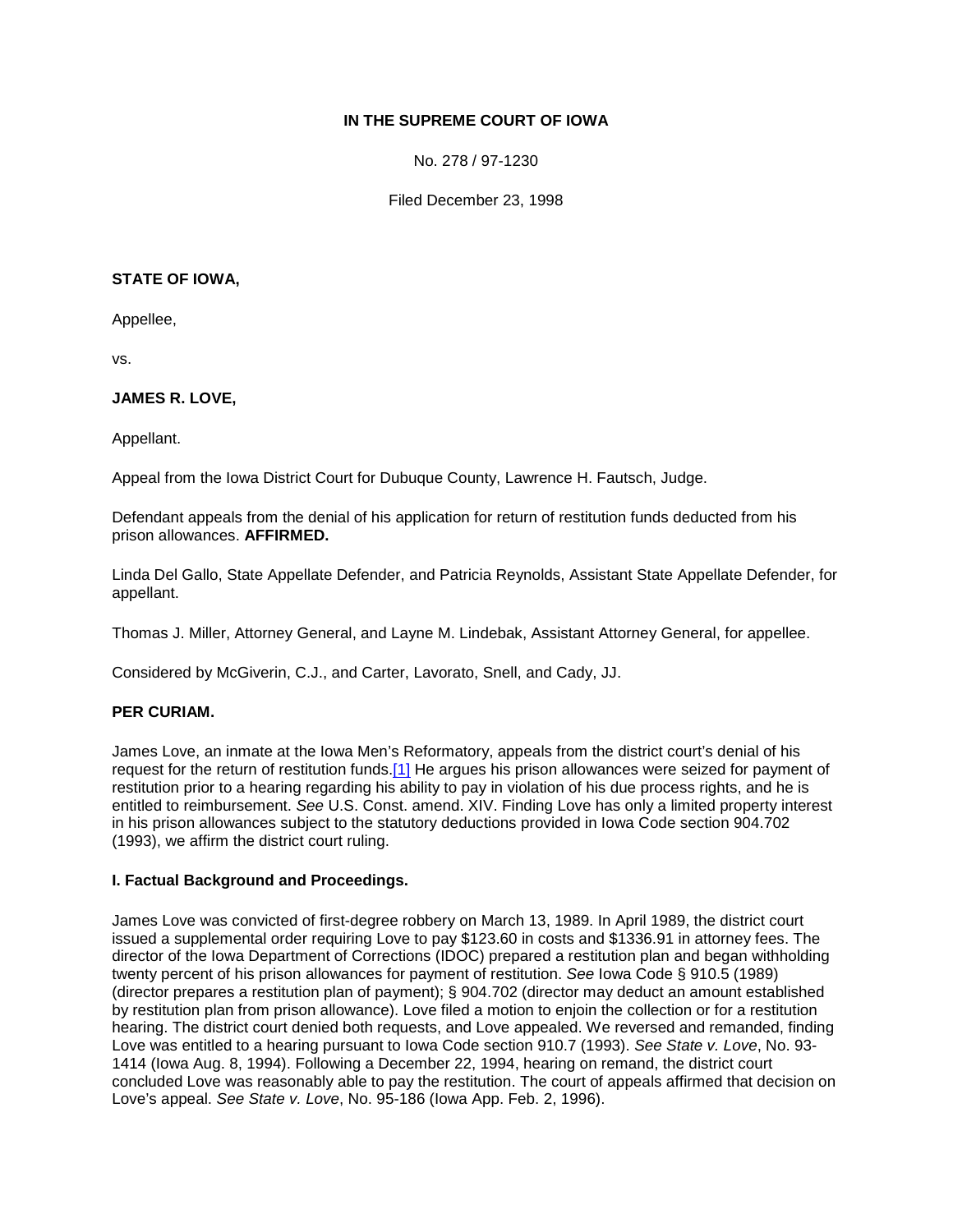On May 7, 1997, Love filed an application for the return of the restitution funds seized from his prison allowances prior to the December 22, 1994, hearing. He argued he had a property interest in his prison allowances and was entitled to the return of the funds seized prior to the hearing, citing *Walters v. Grossheim*, 525 N.W.2d 830 (Iowa 1994) ("*Walters I*"), and *Walters v. Grossheim*, 554 N.W.2d 530 (Iowa 1996) ("*Walters II*"). On June 6, 1997, the district court denied the request for return of funds. It concluded *Walters I* and *Walters II* were distinguishable because they addressed only an inmate's due process rights to a predeprivation hearing concerning private or outside funds.

On appeal Love contends the district court erred in distinguishing his situation from those cases involving private funds. He argues he has a property interest in his earned prison allowances. Because he was not afforded an immediate hearing prior to the withdrawal of his funds, he urges that all of the funds seized before the December 22, 1994, hearing should be returned.

The State argues Love does not have a protected property interest in his prison wages, citing *Hrbek v. Farrier*, 787 F.2d 414 (8th Cir. 1986), and contends our holdings in *Walters I* and *Walters II* are only applicable to private or outside funds.

## **II. Scope of Review.**

We generally review matters regarding restitution for an abuse of discretion. *See State v. Blank*, 570 N.W.2d 924, 927 (Iowa 1997). To the extent, however, Love raises a constitutional due process challenge, our review is de novo. *See State v. Yaw*, 398 N.W.2d 803, 805 (Iowa 1987). Additionally, our review of the construction of statutes is at law. *State ex rel. Lankford v. Allbee*, 544 N.W.2d 639, 640 (Iowa 1996).

## **III. Does an Inmate have a Right to Reimbursement of Prison Allowances Deducted for Restitution Without a Predeprivation Hearing?**

*A. Walters I* and *II.*

Because the parties' arguments and the district court ruling involve the extension of *Walters I* and *Walters II*, we will briefly review those cases in turn.

In *Walters I*, an inmate challenged the IDOC's withdrawal of his private funds (cash gifts from his father) to pay restitution. *Walters I*, 525 N.W.2d at 831. We determined an inmate has a protected property interest in his prison account and cannot be deprived of his private funds without due process. *Id.* at 831- 32; *see* U.S. Const. amend. XIV. We stated that, while an inmate is compelled to pay restitution and section 904.702 specifically authorizes deductions from prison allowances, the legislature did not authorize "blanket postrestitution-plan deduction[s] from nonwage assets." *Walters I*, 525 N.W.2d at 832. Although finding a postdeprivation hearing was not adequate to satisfy due process, we instructed that prison officials must merely notify the prisoner of the assessment against outside sources, permit time for objection, and consider the objections in forming the new restitution plan. *Id.* at 833.

In *Walters II* the inmate sought the return of his funds seized by the IDOC prior to the *Walters I* ruling. *Walters II*, 554 N.W.2d at 531. We ruled any funds seized without a predeprivation hearing must be returned. *Id.* To allow otherwise would result in a de facto postdeprivation hearing. *Id.*

#### *B. Does an inmate have a property interest in prison allowances?*

The core issue is whether Love has a protected property interest in his earned prison allowances, thereby invoking a due process right to a predeprivation hearing. *See Walters I,* 525 N.W.2d at 831-32; U.S. Const. amend. XIV*. Walters I* is not dispositive of this issue because that decision only addressed an inmate's property interest to private or outside funds. *See Walters I*, 525 N.W.2d at 832.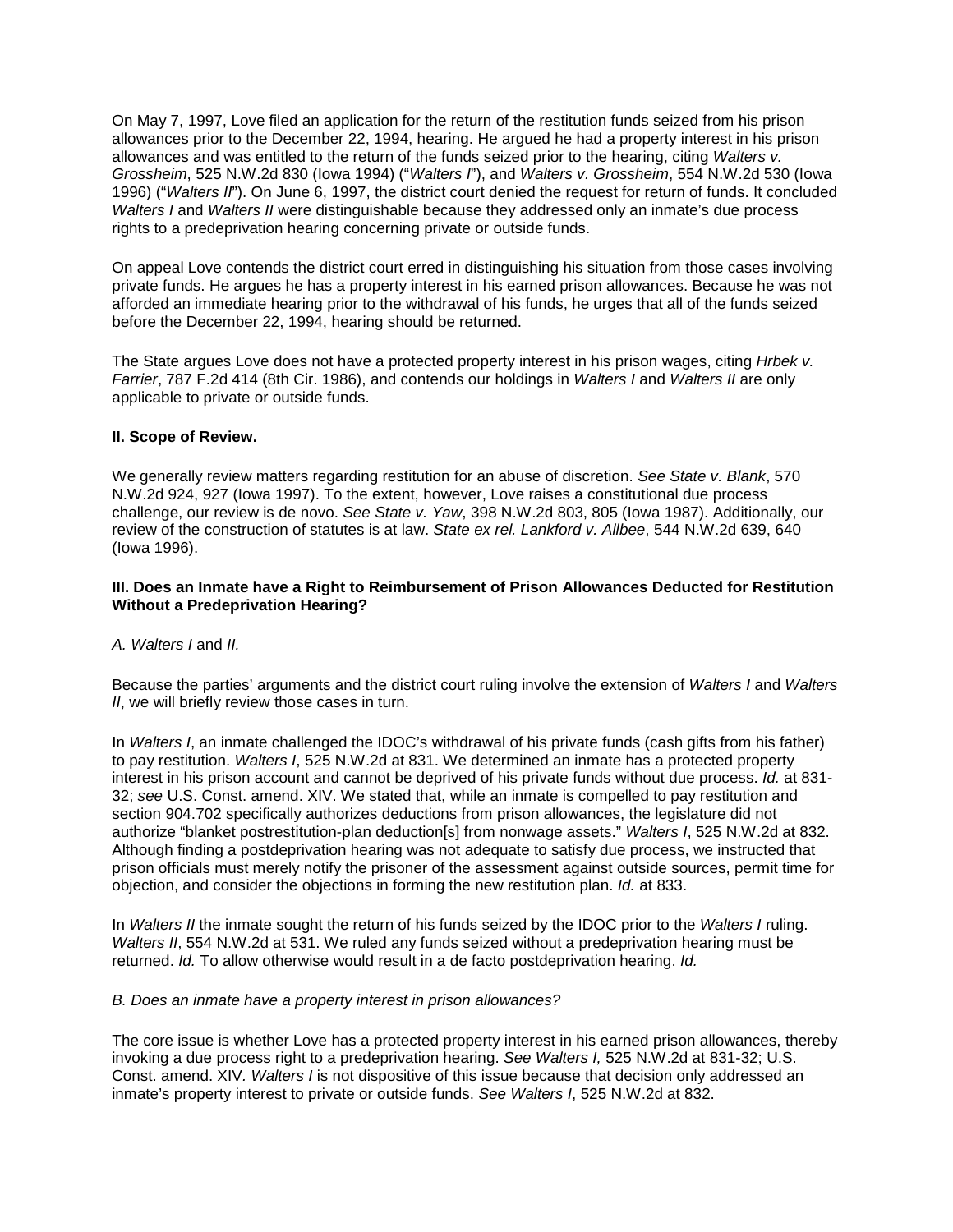An inmate does not have a constitutional right to prison wages. *Hrbek*, 787 F.2d at 416. Therefore, any property interest is granted and its limits are defined by the grace of the state legislature. *Id.* (citing *Board of Regents v. Roth*, 408 U.S. 564, 577, 92 S. Ct. 2701, 2709, 33 L. Ed. 2d 548, 561 (1972)); *accord Allen v. Cuomo*, 100 F.3d 253, 261 (2d Cir. 1996) (New York law creates an entitlement to prison wages but no statutory grant to prompt payment of those wages); *Jennings v. Lombardi*, 70 F.3d 994, 995 (8th Cir. 1995) (Missouri law did not create a property interest in prison wages for its prisoners incarcerated in other states); *Robinson v. Cavanaugh*, 20 F.3d 892, 894 (8th Cir. 1994) (state statutes did not provide an inmate a property interest to a higher wage scale); *Turner v. Nevada Bd. of State Prison Comm'rs*, 624 F. Supp. 318, 320 (D. Nev. 1985) (property interest in prison wages subject to statutory deductions under Nevada law). For a state law or regulation to create a liberty interest, it must contain explicit mandatory language and place substantive limitations or specific substantive predicates on the exercise of official discretion. *Kentucky Dep't of Corrections v. Thompson*, 490 U.S. 454, 462-63, 109 S. Ct. 1904, 1909-10, 104 L. Ed. 2d 506, 516-17 (1989).

Therefore, we must look to the statutory provisions governing prison allowances to determine what property interest, if any, was granted by the legislature. The pertinent statutes in force prior to the December 1994 hearing are Iowa Code sections 904.701 and 904.702 (1993). Section 904.701 provides in part:

> The director *may when practicable pay the inmate an allowance* as the director deems proper in view of the circumstances, and in view of the cost attending the maintenance of the inmate. *The allowance is a gratuitous payment and is not a wage* arising out of an employment relationship. The payment shall not exceed the amount paid to free labor for a like or equivalent service.

(Emphasis added.) Section 904.702 provides in pertinent part:

If allowances are paid pursuant to section 904.701, *the director may deduct an amount established by the inmate's restitution plan* of payment or an amount sufficient to pay all or part of the court costs taxed as a result of the inmate's commitment. . . . The *director may deduct an amount*, not to exceed ten percent of the amount of the allowance, unless the inmate requests a larger amount, to be deposited into the inmate savings fund . . . . *The director may deduct* and disburse an amount sufficient for industries' programs . . ., including an amount to pay all or part of the cost of the inmate's incarceration. *The director may pay all or any part of remaining allowances* paid pursuant to section 904.701 directly to a dependent of the inmate, or *may deposit* the allowance to the account of the inmate, or *may deposit* a portion and allow the inmate a portion for the inmate's personal use.

(Emphasis added.)

These provisions clearly vest considerable discretion in the director to determine whether to pay prison allowances, and if such allowances are paid, what deductions may be made therefrom.

The Eighth Circuit Court of Appeals, in addressing our predecessor statutes regarding prison allowances, Iowa Code sections 218.42 and 218.43 (1985)[,\[2\]](http://www.iowacourts.gov/About_the_Courts/Supreme_Court/Supreme_Court_Opinions/Recent_Opinions/19981223/97-1230.asp?Printable=true#fn2) determined the Iowa legislature did not grant inmates a property interest to the full amount of prison wages. *Hrbek,* 787 F.2d at 416-17. Analogous to sections 904.701 and 904.702, section 218.42 granted the director the discretion to pay a wage and section 218.43 specifically authorized the deduction of certain costs from that wage. *Id.* at 416. The court stated:

[A] state legislature may grant a favor to a convicted criminal, but it may also attach such conditions to the granting of the favor as it deems proper. This is exactly what the Iowa Legislature has chosen to do . . . and we infer from that express statutory language that the state did not intend to confer property rights on those wages in the constitutional sense.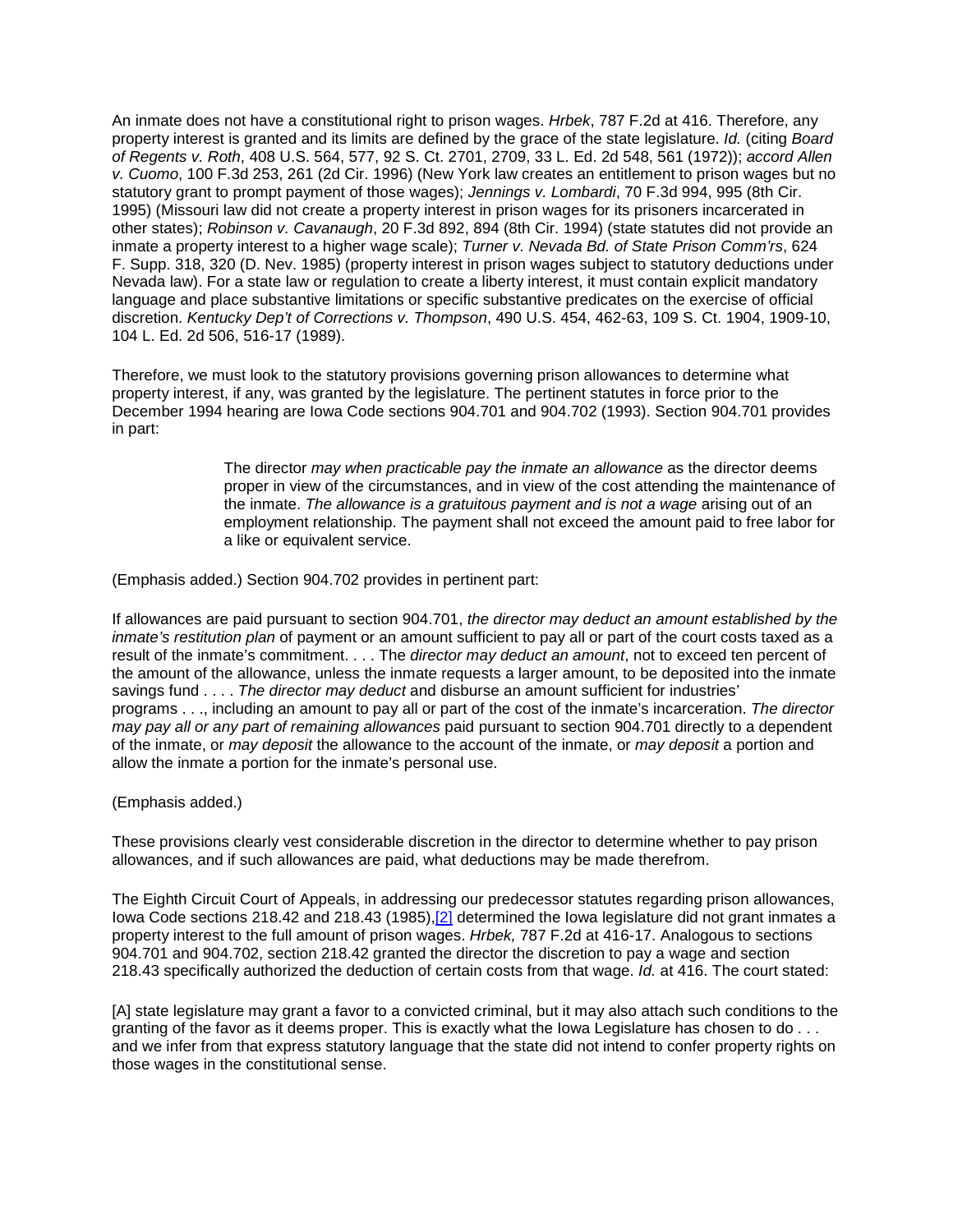*Id.* (citations omitted). Accordingly, the *Hrbek* court concluded an inmate did not possess a protected property interest under the Due Process Clause to the full amount of the prison wages. *Id.* at 417.

Our review of sections 904.701 and 904.702 reveals the legislature placed considerable conditions on the payment of inmate allowances. First, we note the director of the institution is not required to pay an allowance, and if any allowance is paid, it is considered gratuitous. Moreover, the legislature has, in section 904.702, detailed how the director may exercise discretion in allocating the allowance. The director, however, does not have unfettered discretion to control the allowances and may only make deductions that are provided by statute. *See Lankford*, 544 N.W.2d at 641.

Our decision in *Lankford*, coupled with the statutory provisions authorizing deposit of the allowance into an inmate's savings or general account and granting the director the option of giving a portion to the inmate for personal use, militate against finding the inmate has *no* property interest in the allowance. Conversely, the gratuitous nature of the allowance and the various discretionary statutory deductions is inconsistent with a finding that an inmate has *full* property rights to the allowance.

We conclude the legislature did not intend to give an inmate a property interest in full prison allowances. Essentially, the legislature granted inmates the favor of providing a mechanism for receipt of gratuitous payments for work performed and has attached certain conditions thereto. *See Hrbek*, 787 F.2d at 417; *Webb v. Maynard*, 907 P.2d 1055, 1059 (Okla. 1995). Although the payments are gratuitous, once the director has decided to pay the allowance, an inmate has a property interest subject to the numerous deductions authorized by the legislature in section 904.702. Because the director was authorized to deduct restitution payments from Love's prison allowances pursuant to section 904.702, Love did not have a due process right to a predeprivation hearing and is not entitled to reimbursement of those funds pursuant to *Walters II*.

## **IV. Disposition.**

We find the district court did not err in denying Love's application for reimbursement of restitution funds withdrawn by the director prior to the December 22, 1994, hearing. The director had the discretion to make such deductions pursuant to section 904.702, and Love was not entitled to a hearing prior to this exercise of statutory authority.

#### **AFFIRMED.**

This opinion shall be published.

# **NOTES:**

[\[1\]](http://www.iowacourts.gov/About_the_Courts/Supreme_Court/Supreme_Court_Opinions/Recent_Opinions/19981223/97-1230.asp?Printable=true#f1) Love also briefly challenges that he was not given notice of the deductions and an opportunity to object under Iowa Code § 904.702 (1997). The notice provisions became effective on July 1, 1995. *See* Iowa Code § 904.702 (Supp. 1995). We find the amended provisions of § 904.702 are inapplicable in this case because Love is challenging the director's deductions prior to the December 22, 1994, hearing. Therefore, we do not consider Love's challenge regarding the 1997 Code provisions. Additionally, Love did not preserve error because he did not raise this issue to the district court in his application. *See State v. McCright*, 569 N.W.2d 605, 607 (Iowa 1997).

[\[2\]](http://www.iowacourts.gov/About_the_Courts/Supreme_Court/Supreme_Court_Opinions/Recent_Opinions/19981223/97-1230.asp?Printable=true#f2) Section 218.42 provided:

When a resident performs services for the state at an institution, the director in control of such institution may, when the director deems such course practicable, pay such resident such wage as it deems proper in view of the circumstances, and in view of the cost